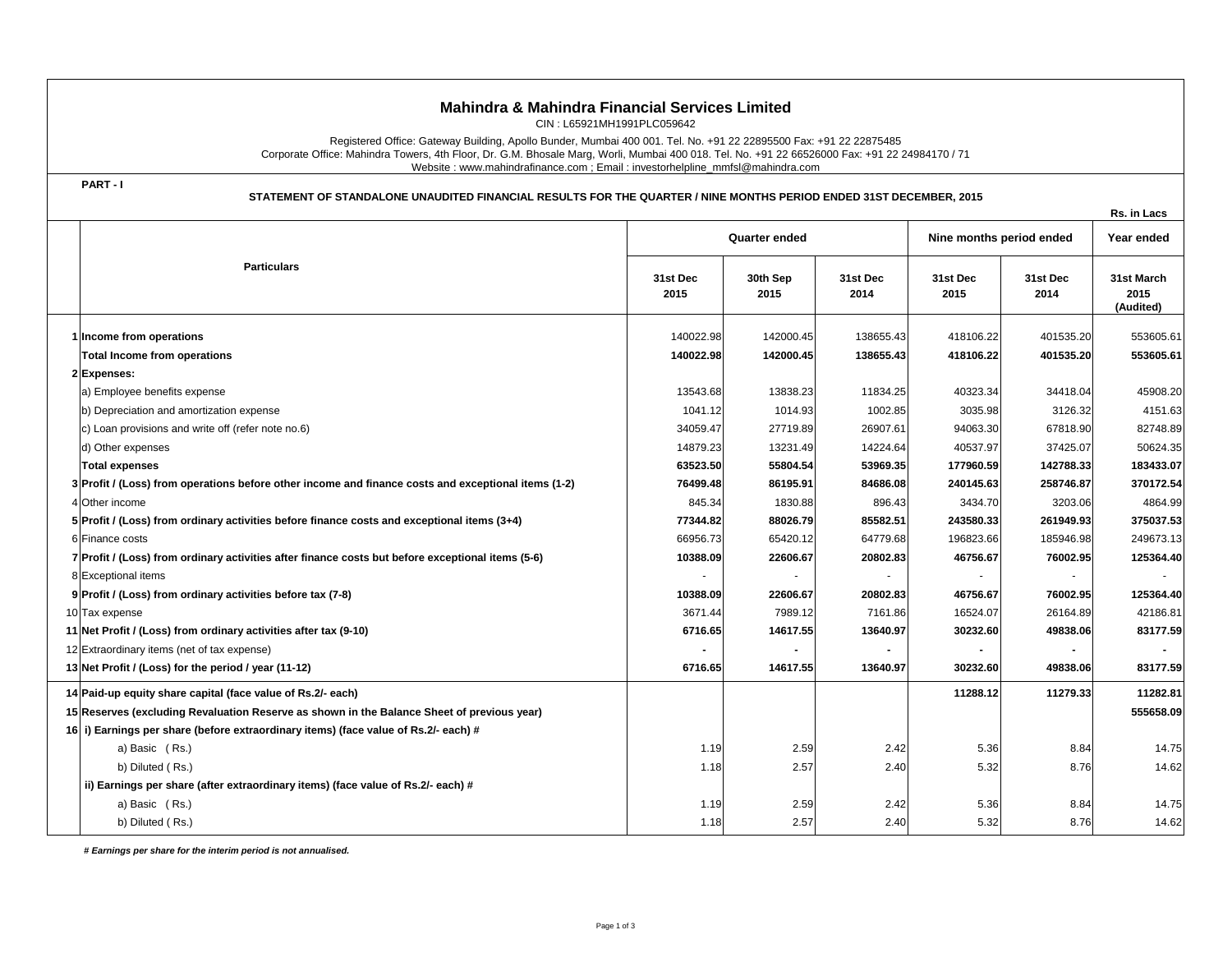| STATEMENT OF CONSOLIDATED UNAUDITED FINANCIAL RESULTS FOR THE QUARTER / NINE MONTHS PERIOD ENDED 31ST DECEMBER, 2015 |                          |                    |  |  |  |  |  |
|----------------------------------------------------------------------------------------------------------------------|--------------------------|--------------------|--|--|--|--|--|
|                                                                                                                      |                          | <b>Rs. in Lacs</b> |  |  |  |  |  |
| Quarter ended                                                                                                        | Nine months period ended | Year ended         |  |  |  |  |  |

|  | <b>Particulars</b>                                                                                  | Quarter ended    |                          |                  | Nine months period ended |                  | Year ended                      |  |
|--|-----------------------------------------------------------------------------------------------------|------------------|--------------------------|------------------|--------------------------|------------------|---------------------------------|--|
|  |                                                                                                     | 31st Dec<br>2015 | 30th Sep<br>2015         | 31st Dec<br>2014 | 31st Dec<br>2015         | 31st Dec<br>2014 | 31st March<br>2015<br>(Audited) |  |
|  |                                                                                                     |                  |                          |                  |                          |                  |                                 |  |
|  | 1 Income from operations                                                                            | 158369.11        | 157890.36                | 151185.70        | 466724.50                | 435623.03        | 602114.28                       |  |
|  | <b>Total Income from operations</b>                                                                 | 158369.11        | 157890.36                | 151185.70        | 466724.50                | 435623.03        | 602114.28                       |  |
|  | 2 Expenses:                                                                                         |                  |                          |                  |                          |                  |                                 |  |
|  | a) Employee benefits expense                                                                        | 17289.70         | 16996.29                 | 14724.72         | 50217.85                 | 42272.85         | 56710.19                        |  |
|  | b) Depreciation and amortization expense                                                            | 1167.07          | 1109.43                  | 1103.88          | 3363.74                  | 3430.07          | 4550.76                         |  |
|  | c) Loan provisions and write off (refer note no.6)                                                  | 35213.57         | 29195.05                 | 27646.88         | 98154.98                 | 69865.90         | 84912.26                        |  |
|  | d) Other expenses                                                                                   | 16890.16         | 15190.38                 | 15423.88         | 46322.21                 | 41139.19         | 55630.68                        |  |
|  | <b>Total expenses</b>                                                                               | 70560.50         | 62491.15                 | 58899.36         | 198058.78                | 156708.01        | 201803.89                       |  |
|  | 3 Profit / (Loss) from operations before other income and finance costs and exceptional items (1-2) | 87808.61         | 95399.21                 | 92286.34         | 268665.72                | 278915.02        | 400310.39                       |  |
|  | 4 Other income                                                                                      | 895.40           | 844.13                   | 968.63           | 2539.70                  | 2457.36          | 3976.28                         |  |
|  | 5 Profit / (Loss) from ordinary activities before finance costs and exceptional items (3+4)         | 88704.01         | 96243.34                 | 93254.97         | 271205.42                | 281372.38        | 404286.67                       |  |
|  | 6 Finance costs                                                                                     | 73006.12         | 70958.17                 | 68767.06         | 213240.34                | 196505.63        | 264299.81                       |  |
|  | 7 Profit / (Loss) from ordinary activities after finance costs but before exceptional items (5-6)   | 15697.89         | 25285.17                 | 24487.91         | 57965.08                 | 84866.75         | 139986.86                       |  |
|  | 8 Exceptional items                                                                                 |                  | $\overline{\phantom{a}}$ |                  |                          |                  |                                 |  |
|  | 9 Profit / (Loss) from ordinary activities before tax (7-8)                                         | 15697.89         | 25285.17                 | 24487.91         | 57965.08                 | 84866.75         | 139986.86                       |  |
|  | 10 Tax expense                                                                                      | 5642.55          | 9316.15                  | 8525.49          | 20969.45                 | 29567.55         | 47500.11                        |  |
|  | 11 Net Profit / (Loss) from ordinary activities after tax (9-10)                                    | 10055.34         | 15969.02                 | 15962.42         | 36995.63                 | 55299.20         | 92486.75                        |  |
|  | 12 Extraordinary items (net of tax expense)                                                         |                  | $\blacksquare$           |                  |                          |                  |                                 |  |
|  | 13 Net Profit / (Loss) for the period / year (11-12)                                                | 10055.34         | 15969.02                 | 15962.42         | 36995.63                 | 55299.20         | 92486.75                        |  |
|  | 14 Minority interest                                                                                | 411.92           | 257.65                   | 283.71           | 898.94                   | 734.17           | 1,196.21                        |  |
|  | 15 Net Profit / (Loss) after taxes and minority interest (13-14)                                    | 9643.42          | 15711.37                 | 15678.71         | 36096.69                 | 54565.03         | 91290.54                        |  |
|  | 16 Paid-up equity share capital (face value of Rs.2/- each)                                         |                  |                          |                  | 11288.12                 | 11279.33         | 11282.81                        |  |
|  | 17 Reserves (excluding Revaluation Reserve as shown in the Balance Sheet of previous year)          |                  |                          |                  |                          |                  | 582988.88                       |  |
|  | 18 i) Earnings per share (before extraordinary items) (face value of Rs.2/- each) #                 |                  |                          |                  |                          |                  |                                 |  |
|  | a) Basic (Rs.)                                                                                      | 1.71             | 2.78                     | 2.78             | 6.40                     | 9.68             | 16.19                           |  |
|  | b) Diluted (Rs.)                                                                                    | 1.70             | 2.76                     | 2.76             | 6.35                     | 9.59             | 16.05                           |  |
|  | ii) Earnings per share (after extraordinary items) (face value of Rs.2/- each) #                    |                  |                          |                  |                          |                  |                                 |  |
|  | a) Basic (Rs.)                                                                                      | 1.71             | 2.78                     | 2.78             | 6.40                     | 9.68             | 16.19                           |  |
|  | b) Diluted (Rs.)                                                                                    | 1.70             | 2.76                     | 2.76             | 6.35                     | 9.59             | 16.05                           |  |

 *# Earnings per share for the interim period is not annualised.*

 $\overline{1}$  and  $\overline{1}$  and  $\overline{1}$